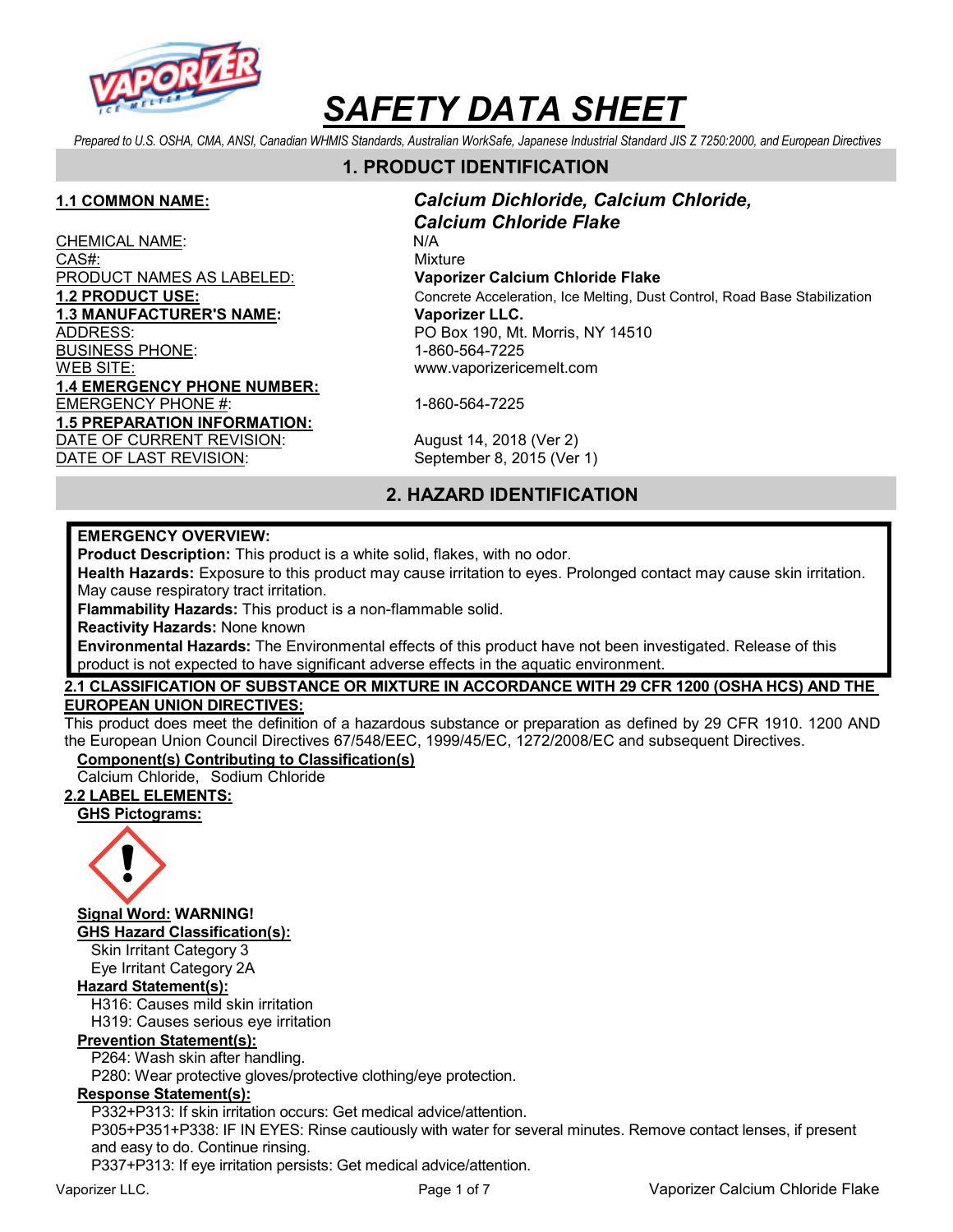

## Storage Statement(s):

None Applicable

Disposal Statement(s):

None Applicable

## 2.3 HEALTH HAZARDS OR RISKS FROM EXPOSURE:

SYMPTOMS OF OVEREXPOSURE BY ROUTE OF EXPOSURE: The most significant routes of exposure for this product are by inhalation, skin contact, eye contact or ingestion.

ACUTE:

INHALATION: Inhalation may be irritating to the respiratory tract.

CONTACT WITH SKIN: Repeated or prolonged contact may cause skin irritation.

EYE CONTACT: Contact may irritate the eyes, resulting in redness or watering.

INGESTION: Ingestion of a large quantity may cause gastrointestinal irritation with nausea and vomiting. CHRONIC: None known

**TARGET ORGANS: Acute:** Eyes, Skin, Respiratory System **Chronic: None Known** Chronic: None Known

## 3. COMPOSITION AND INFORMATION ON INGREDIENTS

| <b>Hazardous Ingredients:</b> | WT%      | CAS#       | <b>EINECS#</b> | Index $#$    | <b>GHS Classifications</b>                                 |
|-------------------------------|----------|------------|----------------|--------------|------------------------------------------------------------|
| Calcium Chloride              | 83-87%   | 10043-52-4 | 233-140-8      | 017-013-00-2 | Eye Irritant Cat 2A                                        |
| Water                         | $8-14%$  | 7732-18-5  | 231-791-2      | Not Listed   | Not Classified                                             |
| Potassium Chloride            | $2 - 3%$ | 7447-40-7  | 231-211-8      | Not Listed   | Not Classified                                             |
| Sodium Chloride               | 1-2%     | 7647-14-5  | 231-598-3      | Not Listed   | Skin Irritant Cat 2, Eye Irritant Cat 2A,<br>STOT SE Cat 3 |

Balance of other ingredients is less than 1% in concentration (or 0.1% for carcinogens, reproductive toxins, or respiratory sensitizers). Actual concentrations are withheld as trade secret.

## 4. FIRST-AID MEASURES

## 4.1 DESCRIPTION OF FIRST AID MEASURES:

EYE CONTACT: If product enters the eyes, open eyes while under gentle running water for at least 15 minutes. Seek medical attention if irritation persists.

SKIN CONTACT: If product contacts skin, wash skin thoroughly with soap and water after handling. Seek medical attention if irritation develops and persists.

INHALATION: If breathing becomes difficult, remove victim to fresh air. If necessary, use artificial respiration to support vital functions. Seek medical attention.

INGESTION: If product is swallowed, call physician or poison control center for most current information. If professional advice is not available, do not induce vomiting. Never induce vomiting or give diluents (milk or water) to someone who is unconscious, having convulsions, or who cannot swallow. Seek medical advice. Take a copy of the label and/or SDS with the victim to the health professional.

MEDICAL CONDITIONS AGGRAVATED BY EXPOSURE: None known

## 4.2 SYMPTOMS AND EFFECTS, BOTH ACUTE AND DELAYED:

Exposure to this product may cause irritation to skin and eyes. Inhalation of dust may cause irritation to respiratory system. May be harmful if swallowed with digestive tract irritation and vomiting.

4.3 RECOMMENDATIONS TO PHYSICIANS: Treat symptoms and eliminate overexposure.

## 5. FIRE-FIGHTING MEASURES

## 5.1 FIRE EXTINGUISHING MATERIALS:

Use fire extinguishing methods below:

Water Spray: Yes Carbon Dioxide: Yes Foam: Yes **Dry Chemical:** Yes Halon: Yes **Other: Any "C" Class** 

## 5.2 UNUSUAL FIRE AND EXPLOSION HAZARDS:

None known Explosion Sensitivity to Mechanical Impact: No Explosion Sensitivity to Static Discharge: No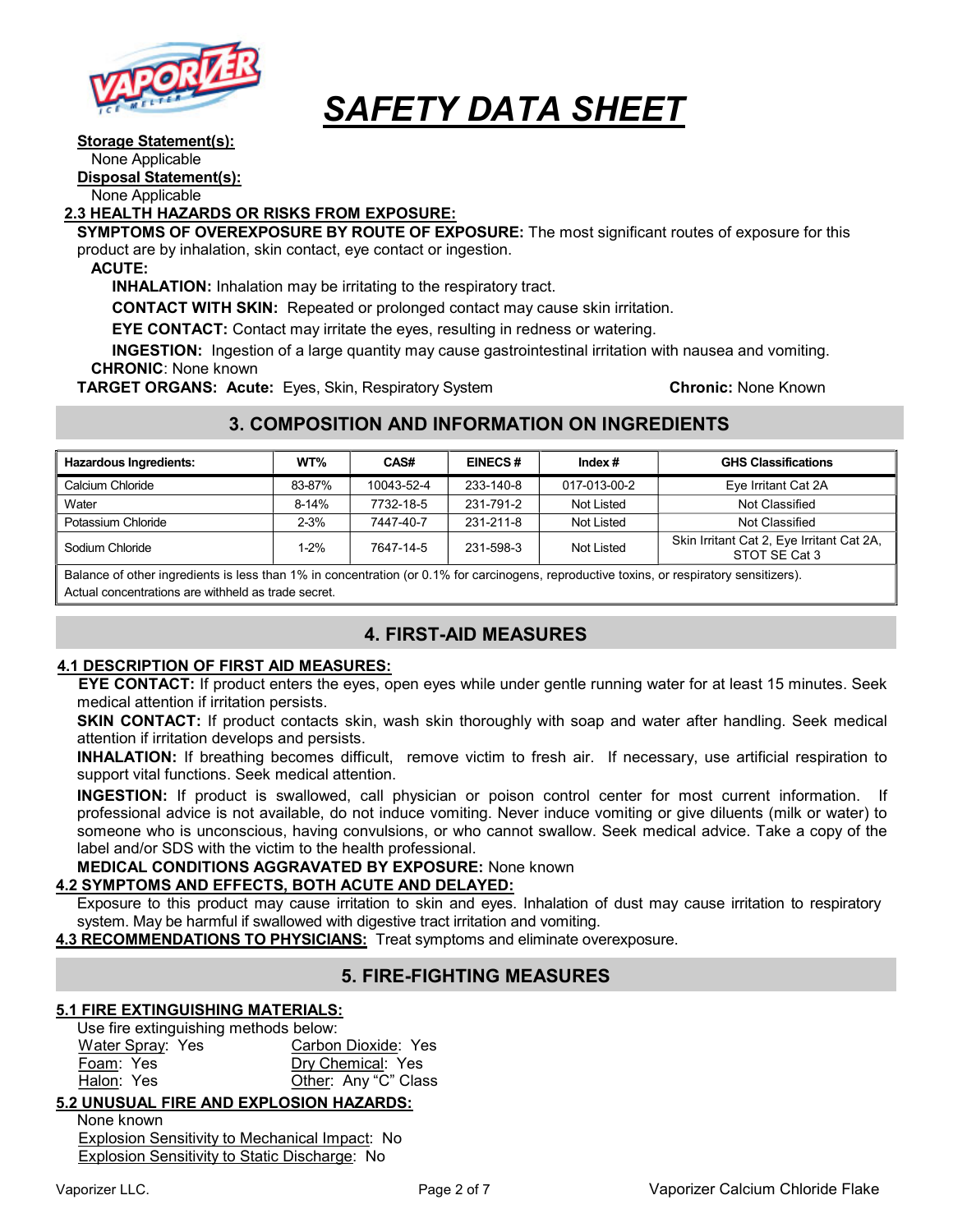

## 5.3 SPECIAL FIRE-FIGHTING PROCEDURES:

Incipient fire responders should wear eye protection. Structural firefighters must wear Self-Contained Breathing Apparatus and full protective equipment. Isolate materials not yet involved in the fire and protect personnel. Move containers from fire area if this can be done without risk; otherwise, cool with carefully applied water spray. If possible, prevent runoff water from entering storm drains, bodies of water, or other environmentally sensitive areas. NFPA RATING SYSTEM THE RESERVE THAT HAVE RATING SYSTEM





Hazard Scale: 0 = Minimal 1 = Slight 2 = Moderate 3 = Serious 4 = Severe \* = Chronic hazard

## 6. ACCIDENTAL RELEASE MEASURES

#### 6.1 PERSONAL PRECAUTIONS, PROTECTIVE EQUIPMENT AND EMERGENCY PROCEDURES:

See section 8.2 for Exposure Controls.

## 6.2 ENVIRONMENTAL PRECAUTIONS:

No specific hazards connected with leaks and splits.

## 6.3 SPILL AND LEAK RESPONSE:

Sweep up spilled materials and place in appropriate container for disposal or re-use. Dispose of in accordance with U.S. Federal, State, and local hazardous waste disposal regulations and those of Canada and its Provinces, those of Australia, Japan and EU Member States (see Section 13, Disposal Considerations).

## 7. HANDLING and STORAGE

### 7.1 PRECAUTIONS FOR SAFE HANDLING:

Establish good personal hygiene and work practices. Always wash hands and face before eating, drinking or smoking. 7.2 STORAGE AND HANDLING PRACTICES:

Store in a dry area with <75% relative humidity to avoid caking.

#### 7.3 SPECIFIC USES:

Concrete Acceleration, Ice Melting, Dust Control, Road Base Stabilization.

## 8. EXPOSURE CONTROLS - PERSONAL PROTECTION

#### 8.1 EXPOSURE PARAMETERS:

| <b>Chemical Name</b> | CAS#      | <b>ACGIH</b><br><b>TLV</b>      | <b>OSHA TWA</b>                 |
|----------------------|-----------|---------------------------------|---------------------------------|
| Sodium Chloride      | 7647-14-5 | 10 mg/m <sup>3</sup> Total Dust | 15 mg/m <sup>3</sup> Total Dust |

#### 8.2 EXPOSURE CONTROLS:

VENTILATION AND ENGINEERING CONTROLS: Use with adequate ventilation to ensure exposure levels are maintained below the limits provided above.

The following information on appropriate Personal Protective Equipment is provided to assist employers in complying with OSHA regulations found in 29 CFR Subpart I (beginning at 1910.132) or equivalent standard of Canada, or standards of EU member states (including EN 149 for respiratory PPE, and EN 166 for face/eye protection), and those of Japan. Please reference applicable regulations and standards for relevant details.

RESPIRATORY PROTECTION: Not normally required when using this product. If necessary, use only respiratory protection authorized in the U.S. Federal OSHA Respiratory Protection Standard (29 CFR 1910.134), equivalent U.S. State standards, Canadian CSA Standard Z94.4-93, the European Standard EN149, or EU member states.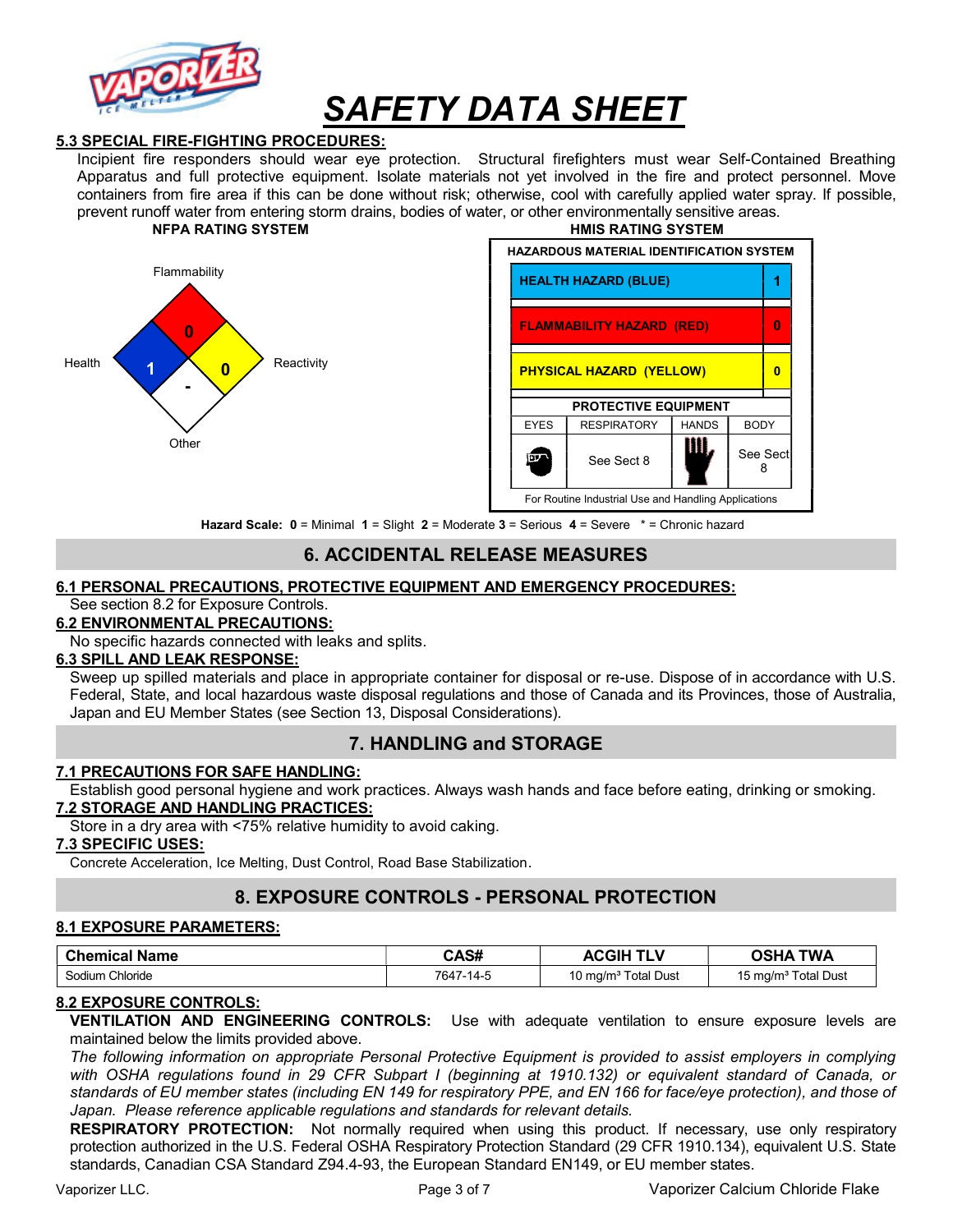

EYE PROTECTION Safety glasses or goggles are recommended to prevent eye contact. If necessary, refer to U.S. OSHA 29 CFR 1910.133, Canadian Standards, and the European Standard EN166, Australian Standards, or relevant Japanese Standards.

HAND PROTECTION: Protective gloves are recommended to prevent skin contact. If necessary, refer to U.S. OSHA 29 CFR 1910.138, the European Standard DIN EN 374, the appropriate Standards of Canada, Australian Standards, or relevant Japanese Standards.

**BODY PROTECTION:** Use body protect appropriate to task being performed. If necessary, refer to appropriate Standards of Canada, or appropriate Standards of the EU, Australian Standards, or relevant Japanese Standards.

## 9. PHYSICAL and CHEMICAL PROPERTIES

## 9.1 INFORMATION ON BASIC PHYSICAL AND CHEMICAL PROPERTIES:

APPEARANCE (Physical State) and COLOR: This product is a white solid, flakes. ODOR: None ODOR THRESHOLD: Not Applicable pH: Not Applicable MELTING/FREEZING POINT: 772°C (1,422°F) BOILING POINT: Not Applicable FLASH POINT: Not Applicable EVAPORATION RATE (n-BuAc=1): Not Available FLAMMABILITY (SOLID, GAS): Not Applicable UPPER/LOWER FLAMMABILITY OR EXPLOSION LIMITS: Not Applicable VAPOR PRESSURE (mm Hg @ 20°C (68°F): Negligible at ambient temperature VAPOR DENSITY: Not Applicable RELATIVE DENSITY: Not Applicable DENSITY: Not Applicable SPECIFIC GRAVITY: Not Available SOLUBILITY IN WATER: Not Available WEIGHT PER GALLON: Not Available PARTITION COEFFICENT (n-octanol/water): Not Applicable AUTO-IGNITION TEMPERATURE: Not Applicable DECOMPOSITION TEMPERATURE: Not Available VISCOSITY: Not Available VOC g/l / Lb/gal: Not Available

## 9.2 OTHER INFORMATION:

No additional information available.

## 10. STABILITY and REACTIVITY

## 10.1 REACTIVITY:

This product is not reactive.

#### 10.2 STABILITY:

Stable under conditions of normal storage and use.

## 10.3 POSSIBILITY OF HAZARDOUS REACTIONS:

Chemical reactions occur when this product is involved with strong acids such as sulfuric or nitric acid.

## 10.4 CONDITIONS TO AVOID:

Incompatible materials.

#### 10.5 MATERIALS WITH WHICH SUBSTANCE IS INCOMPATIBLE:

Strong acids.

## 10.6 HAZARDOUS DECOMPOSITION PRODUCTS:

Thermal decomposition products include hydrochloric acid.

## 11. TOXICOLOGICAL INFORMATION

## 11.1 INFORMATION ON TOXICOLOGICAL EFFECTS:

TOXICITY DATA: CAS#: 7647-14-5 Oral, rat: LD50 = 3,000 mg/kg;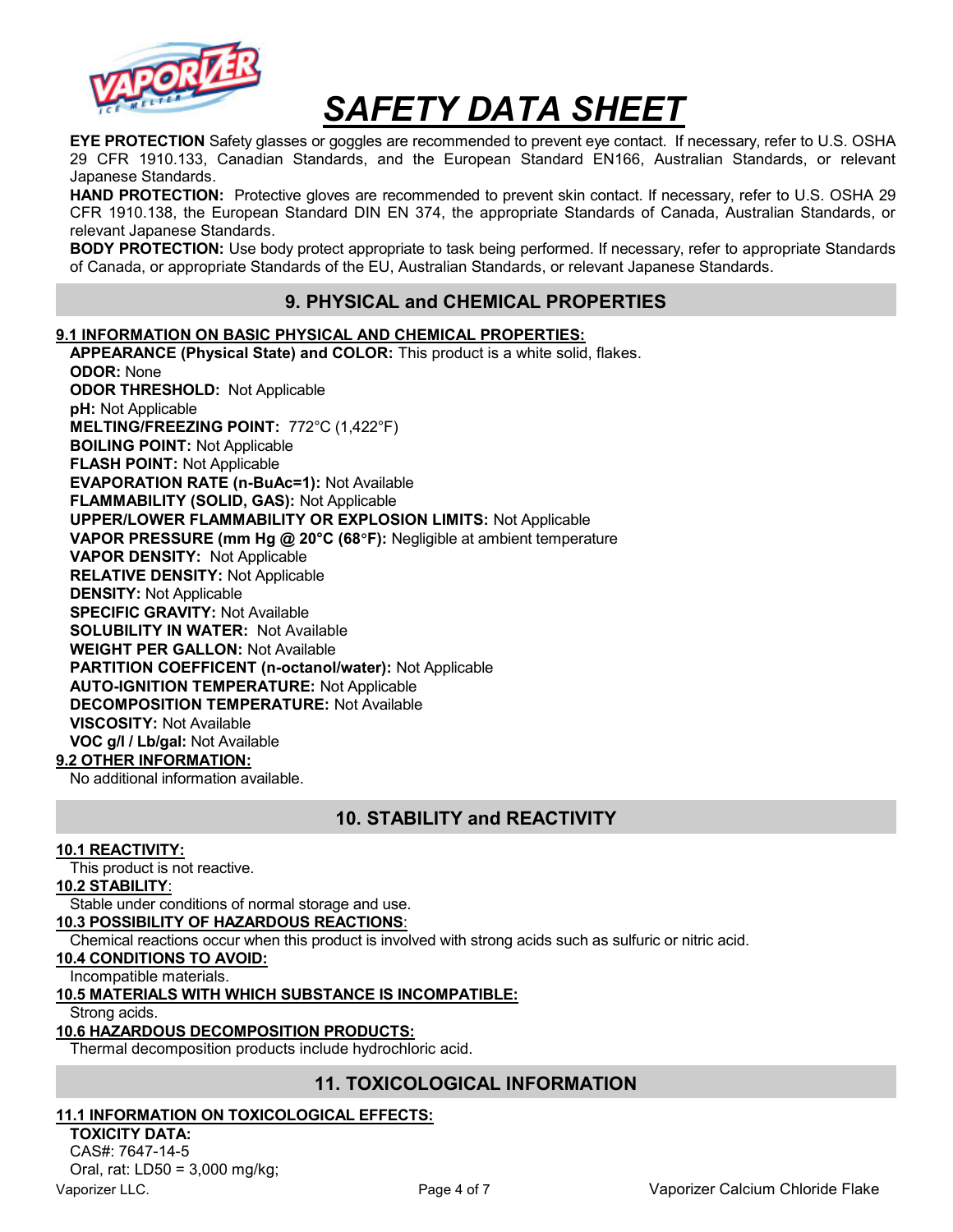

SUSPECTED CANCER AGENT: None of the ingredients within this product are found on the following lists: FEDERAL OSHA Z LIST, NTP, IARC, or CAL/OSHA and therefore are not considered to be, or suspected to be, cancer-causing agents by these agencies.

**IRRITANCY OF PRODUCT:** This product may be irritating to skin, eyes or respiratory system.

SENSITIZATION TO THE PRODUCT: This product is not considered a respiratory system or skin sensitizer.

REPRODUCTIVE TOXICITY INFORMATION: No information concerning the effects of this product and its components on the human reproductive system.

SPECIFIC TARGET ORGAN TOXICITY – SINGLE EXPOSURE: Eyes, Respiratory System and Skin SPECIFIC TARGET ORGAN TOXICITY – REPEATED EXPOSURE: None known ASPIRATION HAZARD: None

## 12. ECOLOGICAL INFORMATION

## 12.1 TOXICITY:

This material is water soluble and occurs naturally, and is unlikely to have any long term effect on the environment. However, large or frequent applications or spills can have a potentially damaging effect on the environment.

#### 12.2 PERSISTENCE AND DEGRADABILITY:

This material is not organic and therefore does not undergo biodegradation.

## 12.3 BIOACCUMULATIVE POTENTIAL:

Based on available information, the sodium chloride present may bioaccumulate in some aquatic organisms.

### 12.4 MOBILITY IN SOIL:

This material is water soluble and is expected to move rapidly with surface water or ground water flows.

#### 12.5 RESULTS OF PBT AND vPvB ASSESSMENT:

No specific data available on this product.

#### 12.6 OTHER ADVERSE EFFECTS:

No specific data available on this product.

ALL WORK PRACTICES MUST BE AIMED AT ELIMINATING ENVIRONMENTAL CONTAMINATION.

#### 12.7 WATER ENDANGERMENT CLASS:

Water endangering in accordance with EU Guideline 91/155-EWG. Not determined

## 13. DISPOSAL CONSIDERATIONS

### 13.1 WASTE TREATMENT METHODS:

Waste disposal must be in accordance with appropriate U.S. Federal, State, and local regulations, those of Canada, Australia, EU Member States and Japan.

#### 13.2 EU Waste Code:

Not determined.

## 14. TRANSPORTATION INFORMATION

#### US DOT, IATA, IMO, ADR:

U.S. DEPARTMENT OF TRANSPORTATION (DOT) SHIPPING REGULATIONS: This product is classified (per 49 CFR 172.101) by the U.S. Department of Transportation, as follows.

14.1 PROPER SHIPPING NAME: Non-Regulated Material

| 14.2 HAZARD CLASS NUMBER and DESCRIPTION: | None |
|-------------------------------------------|------|
| <b>14.3 UN IDENTIFICATION NUMBER:</b>     | None |

#### 14.4 PACKING GROUP: None

14.5 DOT LABEL(S) REQUIRED: None

## NORTH AMERICAN EMERGENCY RESPONSE GUIDEBOOK NUMBER: None

RQ QUANTITY: None

14.6 MARINE POLLUTANT: None of the components of this product are designated by the Department of Transportation to be Marine Pollutants (49 CFR 172.101, Appendix B).

## 14.7 SPECIAL PRECAUTIONS FOR USER:

Avoid exposure

#### 14.8 INTERNATIONAL TRANSPORTION:

INTERNATIONAL AIR TRANSPORT ASSOCIATION SHIPPING INFORMATION (IATA): This product is not considered as dangerous goods.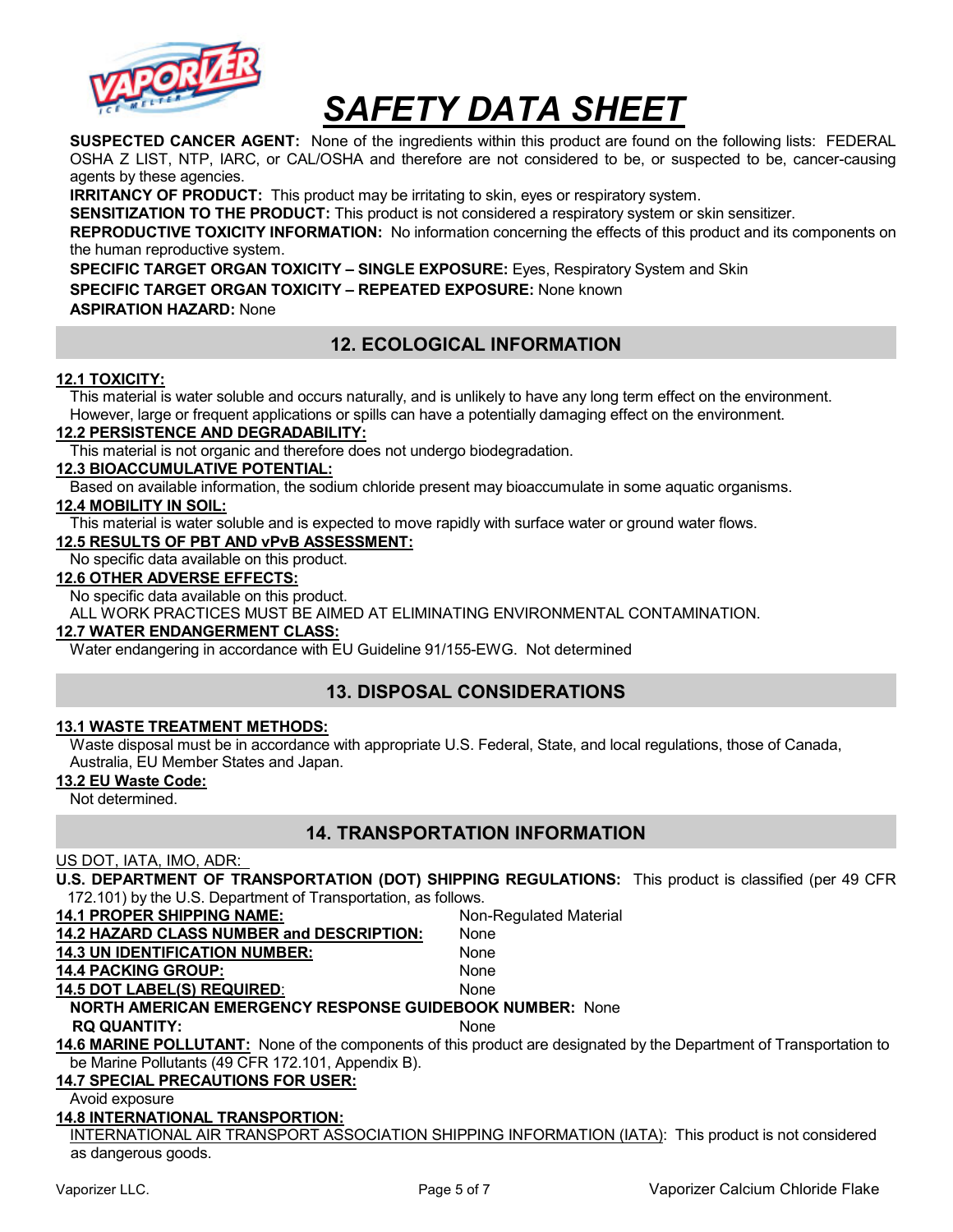

INTERNATIONAL MARITIME ORGANIZATION SHIPPING INFORMATION (IMO): This product is not considered as dangerous goods.

### 14.9 TRANSPORT IN BULK ACCORDING TO ANNEX II OF MARPOL 73/78 AND IBC CODE:

EUROPEAN AGREEMENT CONCERNING THE INTERNATIONAL CARRIAGE OF DANGEROUS GOODS BY ROAD (ADR): This product is not considered by the United Nations Economic Commission for Europe to be dangerous goods.

## 15. REGULATORY INFORMATION

## 15.1 UNITED STATES REGULATIONS:

U.S. SARA REPORTING REQUIREMENTS: The components of this product are not subject to the reporting requirements of Sections 302, 304, and 313 of Title III of the Superfund Amendments and Reauthorization Act.

U.S. SARA THRESHOLD PLANNING QUANTITY: There are no specific Threshold Planning Quantities for the

components of this product. The default Federal SDS submission and inventory requirement filing threshold of 10,000 lbs (4,540 kg) therefore applies, per 40 CFR 370.20.

U.S. CERCLA REPORTABLE QUANTITY (RQ): None

U.S. TSCA INVENTORY STATUS: The components of this product are listed on the TSCA Inventory or are exempted form listing.

OTHER U.S. FEDERAL REGULATIONS: None

CALIFORNIA SAFE DRINKING WATER AND TOXIC ENFORCEMENT ACT (PROPOSITION 65): Ingredients within this product are not on the Proposition 65 Lists.

### 15.2 CANADIAN REGULATIONS:

CANADIAN DSL/NDSL INVENTORY STATUS: All components are DSL Listed, NDSL Listed and/or are exempt from listing.

OTHER CANADIAN REGULATIONS: Not applicable.

CANADIAN ENVIRONMENTAL PROTECTION ACT (CEPA) PRIORITIES SUBSTANCES LISTS:

This product has been classified in accordance with the hazard criteria of the Controlled Products Regulations and the SDS contains all of the information required by those regulations.

CANADIAN WHMIS CLASSIFICATION and SYMBOLS: This product has been classified per WHMIS 2015.

#### 15.3 EUROPEAN ECONOMIC COMMUNITY INFORMATION:

This product does meet the definition of a hazardous substance or preparation as defined by the European Union Council Directives 67/548/EEC, 1999/45/EC, 1272/2008/EC and subsequent Directives. See Section 2 for full Details.

## 15.4 AUSTRALIAN INFORMATION FOR PRODUCT:

The components of this product are listed on the International Chemical Inventory list.

#### 15.5 JAPANESE INFORMATION FOR PRODUCT:

#### JAPANESE MINISTER OF INTERNATIONAL TRADE AND INDUSTRY (MITI) STATUS:

The components of this product are not listed as Class I Specified Chemical Substances, Class II Specified Chemical Substances, or Designated Chemical Substances by the Japanese MITI.

#### JAPANESE ENCS INVENTORY:

The components of this product are on the ENCS Inventory as indicated in the section on International Chemical Inventories, below.

#### POISONOUS AND DELETERIOUS SUBSTANCES CONTROL LAW:

No component of this product is a listed Specified Poisonous Substance under the Poisonous and Deleterious Substances Control Law.

#### 15.6 INTERNATIONAL CHEMICAL INVENTORIES:

Listing of the components on individual country Chemical Inventories is as follows: Asia-Pac: Listed Australian Inventory of Chemical Substances (AICS): Listed Korean Existing Chemicals List (ECL): Listed Japanese Existing National Inventory of Chemical Substances (ENCS): Listed Philippines Inventory if Chemicals and Chemical Substances (PICCS): Listed Swiss Giftliste List of Toxic Substances: Listed U.S. TSCA: Listed